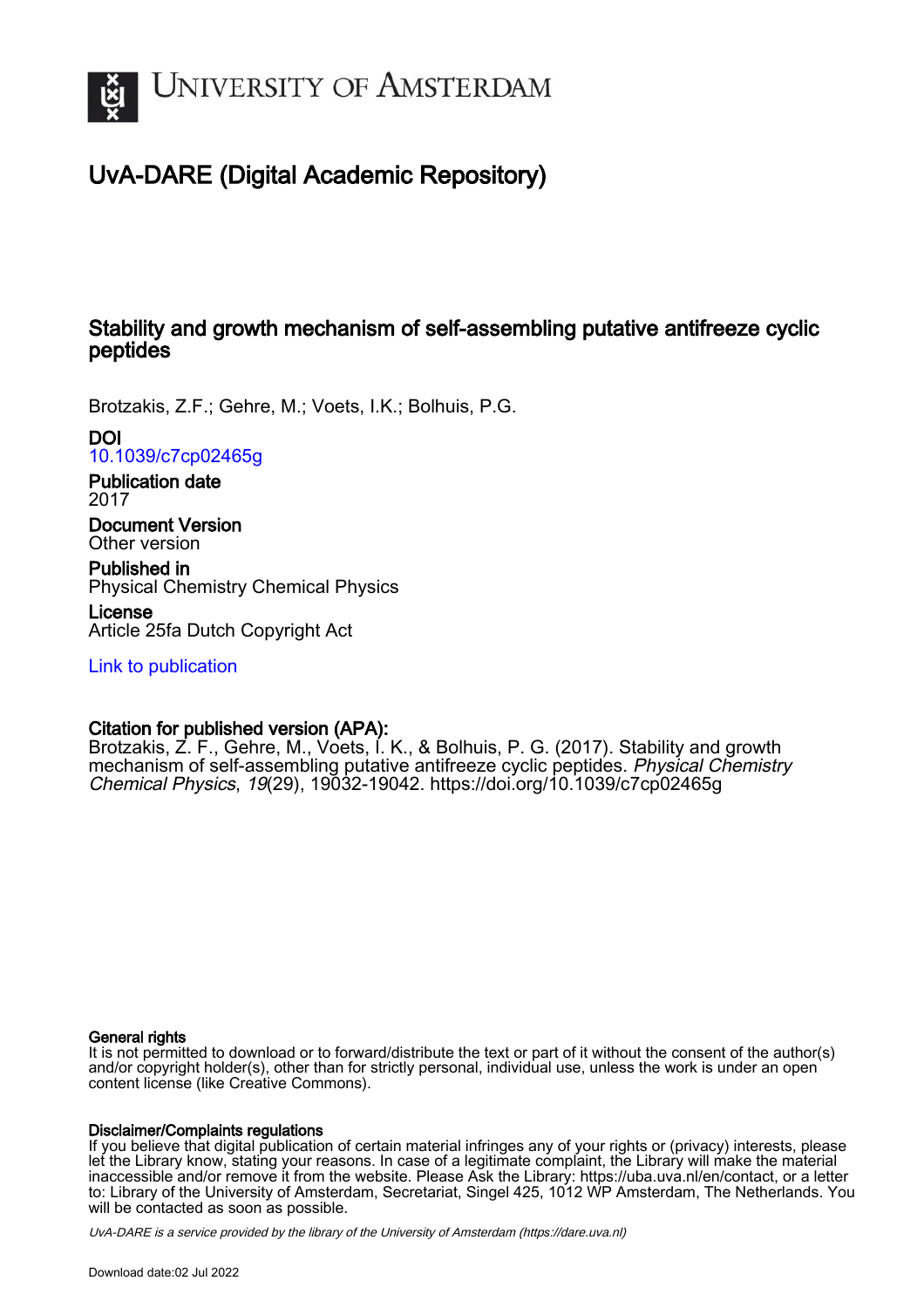Electronic Supplementary Infromation on

# **Stability and growth mechanism of self-assembling putative anti-freeze cyclic peptides**

Z. Faidon Brotzakis,*a*‡ Mascha Gehre, *<sup>a</sup>* Ilja K. Voets, *<sup>b</sup>* and Peter G. Bolhuis <sup>∗</sup>*<sup>a</sup>*

*<sup>a</sup> Van 't Hoff Institute for Molecular Sciences, Universiteit van Amsterdam, Science Park 904, 1098 XH Amsterdam, The Netherlands*

*<sup>b</sup> Laboratory of Macromolecular and Organic Chemistry, Laboratory of Physical Chemistry, and Institute for Complex Molecular Systems, Eindhoven University of Technology, Post Office Box 513, 5600 MB, Eindhoven, Netherlands.*

‡*Present address: Department of Chemistry and Applied Bioscience, ETH Zürich and Facoltà di Informatica, Istituto di Scienze Computazionali, Universita della Svizzera Italiana, Via Buffi 13 Lugano, CH-6900, Lugano, Switzerland.*

#### **Straightforward MD and nanotube sequences**

This Supplementary Information details some of the settings and outcome of the straightforward MD simulation discussed in the Main Text. Table 1 reports the literature values for the dihedral angles for beta strands<sup>1</sup>. Table 2 gives the composition of the system for each of the MD simulations. Table 3 and 4 summarize the outcome of the MD simulations of the original and altered CPNT systems, respectively. Fig. 1 plots the radial distribution function of water around the hydroxyl oxygen of THR of AFCP. Table 5 and 6 list the sequence and the orientation of the original and altered CPNT systems, respectively. Finally, Table 7 and 8 report the measured average and standard deviation of backbone  $\phi$  and  $\psi$  angles for each aminoacid of the different size nanotubes of the original and altered CP sequence, respectivly.

| Amino acid   | $\Phi_{aver}$ | $\sigma_{\Phi}$ | $\Psi_{aver}$ | σψ   |
|--------------|---------------|-----------------|---------------|------|
| L-ALA        | $-130.2$      | 21.4            | 143.8         | 14.6 |
| <b>L-LEU</b> | $-115.2$      | 15.8            | 131.8         | 13.5 |
| L-LYS        | $-118.9$      | 17.5            | 134.2         | 15.3 |
| <b>L-THR</b> | $-123.9$      | 14.0            | 138.1         | 14.3 |
| <b>D-ALA</b> | 130.2         |                 | $-143.8$      |      |

**Table 1** Average values for the dihedral angles Φ,Ψ and their estimated standard deviations  $\sigma_{\!\phi,\psi}$  for anti-parallel  $\beta$ -strands  $^1.$ 

|                   | Original CP sequence |     |               |        |              |  |  |  |  |  |  |  |  |
|-------------------|----------------------|-----|---------------|--------|--------------|--|--|--|--|--|--|--|--|
| System            | $\#CP$               | #AA | $#H_20$       | #atoms | V ( $nm^3$ ) |  |  |  |  |  |  |  |  |
| CPNT <sub>2</sub> | 2                    | 16  | 4093          | 12519  | 127.48       |  |  |  |  |  |  |  |  |
| CPNT <sub>3</sub> | 3                    | 24  | 4519          | 13917  | 139.09       |  |  |  |  |  |  |  |  |
| CPNT4             | 4                    | 32  | 4847          | 15021  | 151.47       |  |  |  |  |  |  |  |  |
| CPNT5             | 5                    | 40  | 5549          | 17247  | 174.34       |  |  |  |  |  |  |  |  |
| CPNT <sub>6</sub> | 6                    | 48  | 6280          | 19560  | 197.25       |  |  |  |  |  |  |  |  |
|                   |                      |     | AFCP sequence |        |              |  |  |  |  |  |  |  |  |
| System            | $\#CP$               | #AA | $#H_20$       | #atoms | V ( $nm^3$ ) |  |  |  |  |  |  |  |  |
| CPNT <sub>2</sub> | $\mathfrak{D}$       | 16  | 4035          | 12325  | 122.57       |  |  |  |  |  |  |  |  |
| CPNT3             | 3                    | 24  | 4100          | 12630  | 131.07       |  |  |  |  |  |  |  |  |
| CPNT4             | 4                    | 32  | 4662          | 14426  | 144.55       |  |  |  |  |  |  |  |  |
| CPNT5             | 5                    | 40  | 5417          | 16801  | 169.58       |  |  |  |  |  |  |  |  |
| CPNT <sub>6</sub> | 6                    | 48  | 6267          | 19317  | 195.47       |  |  |  |  |  |  |  |  |

**Table 2** Original CP sequence: Composition of systems containing CPNTs of sequence cyclo-[(L-LYS-D-ALA-L-LEU- D-ALA)<sub>2</sub>]. AFCP sequence: Composition of systems containing nanotubes of AFCP sequence cyclo- $[(L-LYS-D-ALA)<sub>2</sub>-(L-THR-D-ALA)<sub>2</sub>].$ 

| System            | Run 1 | Run 2 | Run 3 | Run 4 | Run 5 |
|-------------------|-------|-------|-------|-------|-------|
| CPNT <sub>2</sub> | R     | в     | в     | в     | в     |
| CPNT3             | R     | в     |       | в     | в     |
| CPNT4             | R     | R     |       |       |       |
| CPNT5             | R     |       |       |       |       |
| CPNT <sub>6</sub> |       |       |       |       |       |

**Table 3** Original sequence: Visiting states of different size CPNTs in the course of a 100 ns NPT simulations. *B* denotes the bound state and *I* the area of phase space which does not belong neither to *B* nor *U*.

| System | Run 1                                       | Run 2 | Run 3                                         | Run 4 | Run 5                           |
|--------|---------------------------------------------|-------|-----------------------------------------------|-------|---------------------------------|
| CPNT2  | $B \rightarrow I \rightarrow U \rightarrow$ | B     | $B \rightarrow I \rightarrow U \rightarrow I$ | B     | $B \rightarrow I \rightarrow B$ |
|        | $I \rightarrow U \rightarrow I$             |       |                                               |       |                                 |
| CPNT3  | В                                           | B     | в                                             | В     | В                               |
| CPNT4  | B                                           | В     | B                                             | B     | B                               |
| CPNT5  | B                                           | B     | B                                             | B     | B                               |
| CPNT6  | B                                           | В     | B                                             | B     | B                               |

**Table 4** AFCP sequence: Visiting states of different size CPNTs in the course of a 100 ns NPT simulations. *B* denotes the bound state and *U* the unbound state. *I* denotes the area of phase space which does not belong neither to *B* nor *U*.



**Figure 1** Radial distribution function of the water oxygen around the side chain oxygen of the THR residue in the AFCP sequence hexamer.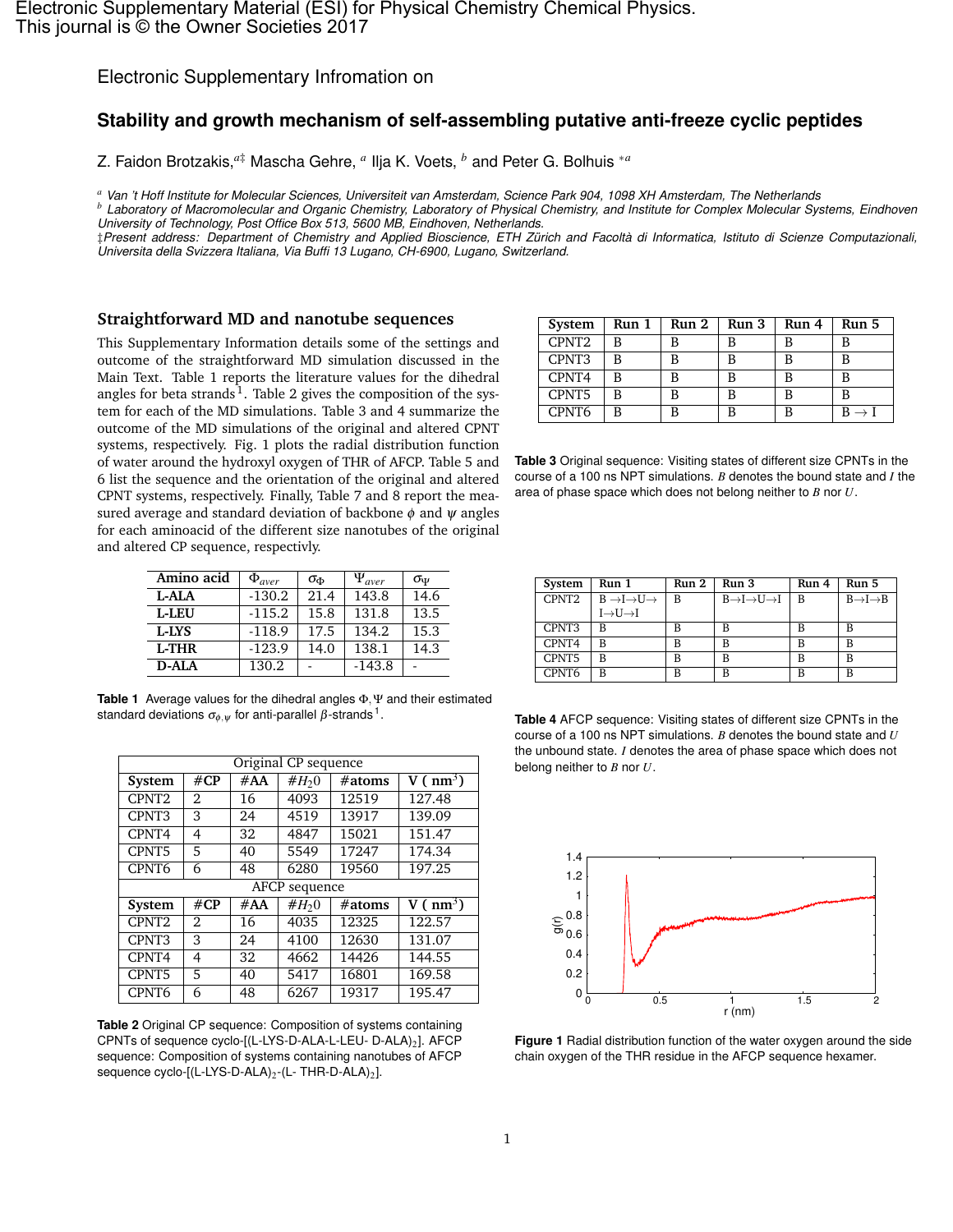| Orientation       | Sequence    |             |          |            |             |            |             |            |                 |  |  |  |  |  |
|-------------------|-------------|-------------|----------|------------|-------------|------------|-------------|------------|-----------------|--|--|--|--|--|
| $N \rightarrow C$ | L-LYS-1     | $D-ALA-2$   | L-LEU-3  | D-ALA-4    | L-LYS-5     | D-ALA-6    | L-LEU-7     | D-ALA-8    | CP1             |  |  |  |  |  |
| $C \leftarrow N$  | $L$ -LYS-9  | $D-ALA-10$  | L-LEU-11 | $D-ALA-12$ | $L$ -LYS-13 | $D-ALA-14$ | $L$ -LEU-15 | $D-ALA-16$ | CP2             |  |  |  |  |  |
| $N \rightarrow C$ | L-LYS-17    | $D-ALA-18$  | L-LEU-19 | D-ALA-20   | $L-LYS-21$  | $D-ALA-22$ | L-LEU-23    | D-ALA- 24  | CP3             |  |  |  |  |  |
| $C \leftarrow N$  | L-LYS-25    | $D-ALA-26$  | L-LEU-27 | D-ALA-28   | $L-LYS-29$  | $D-ALA-30$ | L-LEU-31    | D-ALA-32   | CP4             |  |  |  |  |  |
| $N \rightarrow C$ | L-LYS-33    | $D-AI.A-34$ | L-LEU-35 | D-ALA-36   | L-LYS-37    | D-ALA-38   | L-LEU-39    | $D-ALA-40$ | CP <sub>5</sub> |  |  |  |  |  |
| $C \leftarrow N$  | $L$ -LYS-41 | $D-ALA-42$  | L-LEU-43 | D-ALA-44   | $L$ -LYS-45 | D-ALA-46   | L-LEU-47    | $D-ALA-48$ | CP <sub>6</sub> |  |  |  |  |  |

**Table 5** Original CP sequence: schematic representation of the arrangement and chirality of the amino acids in the CP chains of sequence cyclo-[(L-LYS-D-ALA-L-LEU-D-ALA)<sub>2</sub>] within various CPNTs. The sequential chains are named as CP1 to CP6. The terminals are assumed to be bonded in order to form the cyclic structure.

| Orientation       | Name<br>Sequence |            |             |            |             |            |             |             |                 |  |  |  |  |
|-------------------|------------------|------------|-------------|------------|-------------|------------|-------------|-------------|-----------------|--|--|--|--|
| $N \rightarrow C$ | $L$ -LYS-1       | $D-ALA-2$  | $L-THR-3$   | $D-ALA-4$  | L-THR-5     | D-ALA-6    | L-LYS-7     | D-ALA-8     | CP <sub>1</sub> |  |  |  |  |
| $C \leftarrow N$  | $L-LYS-9$        | $D-ALA-10$ | $L-THR-11$  | $D-ALA-12$ | $L-THR-13$  | $D-ALA-14$ | $L$ -LYS-15 | $D-AI.A-16$ | CP2             |  |  |  |  |
| $N \rightarrow C$ | $L$ -LYS-17      | $D-ALA-18$ | $L-THR-19$  | D-ALA-20   | $L$ -THR-21 | $D-ALA-22$ | $L$ -LYS-23 | $D-ALA-24$  | CP <sub>3</sub> |  |  |  |  |
| $C \leftarrow N$  | $L$ -LYS-25      | $D-ALA-26$ | $L-THR-27$  | $D-ALA-28$ | $L$ -THR-29 | D-ALA-30   | $L-LYS-31$  | $D-ALA-32$  | CP4             |  |  |  |  |
| $N \rightarrow C$ | $L$ -LYS-33      | $D-ALA-34$ | $L$ -THR-35 | $D-ALA-36$ | $L-THR-37$  | $D-ALA-38$ | $L$ -LYS-39 | $D-ALA-40$  | CP <sub>5</sub> |  |  |  |  |
| $C \leftarrow N$  | $L$ -LYS-41      | D-ALA-42   | $L-THR-43$  | $D-ALA-44$ | $L$ -THR-45 | D-ALA-46   | $L$ -LYS-47 | $D-ALA-48$  | CP <sub>6</sub> |  |  |  |  |

**Table 6** AFCP sequence: schematic representation of the arrangement and chirality of the amino acids in the CP Chains of sequence cyclo-[(L-LYS-D-ALA-)<sub>2</sub>-(L-THR-D-ALA)<sub>2</sub>] within various CPNTs. The sequential chains are named as CP1 to CP6. The terminals are assumed to be bonded in order to form the cyclic structure

|        | <b>CPNT2</b> |             |             |                   | <b>CPNT3</b>                      |                 |                                   | CPNT4        |             |                      | <b>CPNT5</b>                           |                 | CPNT6      |                                   |             |
|--------|--------------|-------------|-------------|-------------------|-----------------------------------|-----------------|-----------------------------------|--------------|-------------|----------------------|----------------------------------------|-----------------|------------|-----------------------------------|-------------|
| angles | <b>LYS</b>   | LEU         | ALA         | <b>LYS</b>        | LEU                               | <b>ALA</b>      | <b>LYS</b>                        | LEU          | <b>ALA</b>  | <b>LYS</b>           | LEU                                    | ALA             | <b>LYS</b> | LEU                               | ALA         |
| Ф      | 116.5<br>-   | $-102_{18}$ | $130_{21}$  | $119_{24}$<br>$-$ | 11610<br>$\overline{\phantom{a}}$ | 13517           | 11627<br>$\overline{\phantom{a}}$ | 11310<br>- - | $136_{17}$  | $119_{26}$<br>$\sim$ | $119_{18}$<br>$\overline{\phantom{a}}$ | $\sim$<br>13/15 | $118 -$    | 11610<br>$\overline{\phantom{a}}$ | $138_{15}$  |
| ៶ប     | 13822        | $30_{11}$   | $-129_{47}$ | 137 <sub>16</sub> | $129_{14}$                        | 107<br>$-12/45$ | $138_{17}$                        | $128_{13}$   | $-123_{47}$ | $138_{16}$           | 1 <sub>2</sub><br>1211                 | 117<br>$-11/57$ | $138_{16}$ | $27_{12}$<br>$1 \leq l$           | $-116_{56}$ |

**Table 7** Average and standard deviation of backbone φ and ψ angles for each aminoacid of the different size nanotubes of the original CP sequence.

|        | CPNT3<br><b>CPNT2</b> |                   |             |                   |                 | <b>CPNT4</b> |             |             | <b>CPNT5</b>         |             | CPNT6           |                 |            |                   |             |
|--------|-----------------------|-------------------|-------------|-------------------|-----------------|--------------|-------------|-------------|----------------------|-------------|-----------------|-----------------|------------|-------------------|-------------|
| angles | <b>LYS</b>            | <b>THR</b>        | <b>ALA</b>  | <b>LYS</b>        | THR             | <b>ALA</b>   | <b>LYS</b>  | <b>THR</b>  | <b>ALA</b>           | <b>LYS</b>  | <b>THR</b>      | ALA             | <b>LYS</b> | <b>THR</b>        | <b>ALA</b>  |
| Φ      | $-92_{50}$            | $-11120$          | $114_{29}$  | $-126_{17}$       | $-124_{18}$     | $134_{18}$   | $-130_{13}$ | $-128_{14}$ | $136_{15}$           | $-128_{14}$ | 127<br>$-12/15$ | 127<br>1311     | $132_{14}$ | $-129_{14}$       | $138_{14}$  |
| ៶ប     | 13144                 | !16 <sub>60</sub> | $-110_{69}$ | 137 <sub>18</sub> | $\sim$<br>13/14 | $-12553$     | 13714       | $136_{13}$  | 127<br>12/47<br>$-1$ | $137_{13}$  | $134_{13}$      | 100<br>$-12254$ | $136_{14}$ | 134 <sub>15</sub> | $-130_{39}$ |

**Table 8** Average and standard deviation of backbone φ and ψ angles for each aminoacid of the different size nanotubes of the AFCP sequence.